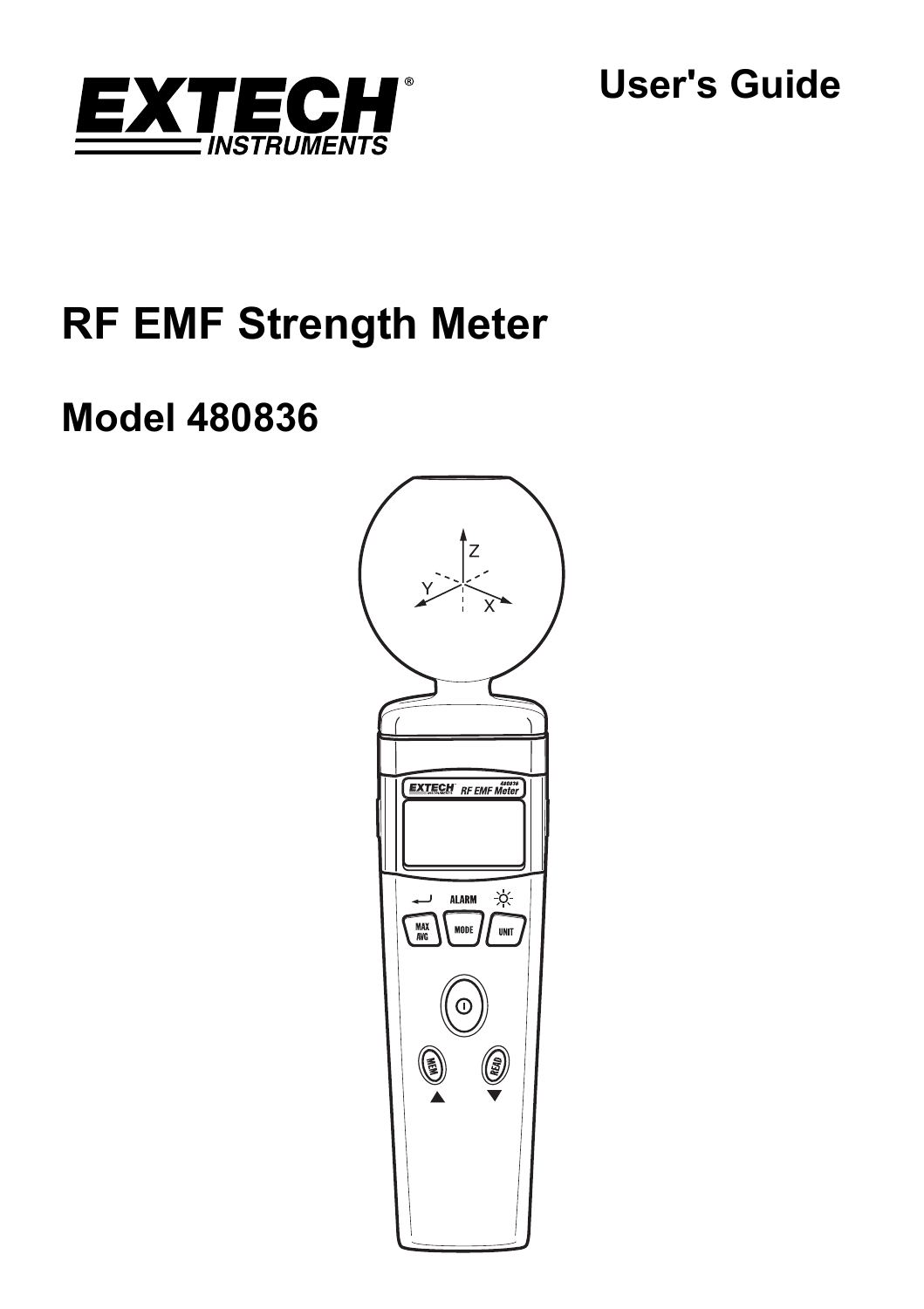# *Safety Information*



- Before making a measurement, check if the low battery symbol ( $\begin{bmatrix} \begin{matrix} \bullet & \bullet \\ \bullet & \end{matrix} \end{bmatrix}$ ) is shown on the display when the meter is switched on. Replace the battery if the symbol is displayed.
- In the case of prolonged storage, it is preferable to remove the battery from the meter.
- Avoid shaking the meter, particularly in the measurement mode.
- The accuracy and function of the meter may be adversely affected by exceeding the specified limits as well as by improper handling.



- Use caution when working in the vicinity of powerful radiation sources.
- Persons with electronic implants (e.g. cardiac pacemakers) should avoid powerful radiation sources.
- Observe the local safety regulations.
- Observe the operating instructions for equipment that is used to generate or conduct electromagnetic energy.
- Be aware that secondary radiators (e.g. reflective objects such as a metallic fence) can cause a local amplification of the field.
- Be aware that the field strength in the near vicinity of radiators increases proportionally to the inverse cube of the distance. This means that enormous field strengths can result in the immediate vicinity of small radiation sources (e.g. leak in waveguides, inductive ovens).
- Field strength measuring devices can underrate pulsed signals, particularly with radar signals in which case significant measurement errors can arise.
- All field strength measuring devices have a limited specified frequency range. Fields with spectral components outside of this frequency range are generally incorrectly evaluated and tend to be underrated. Before using field strength measuring devices, you should thus be certain that all field components to be measured lie in the specified frequency range of the measuring device.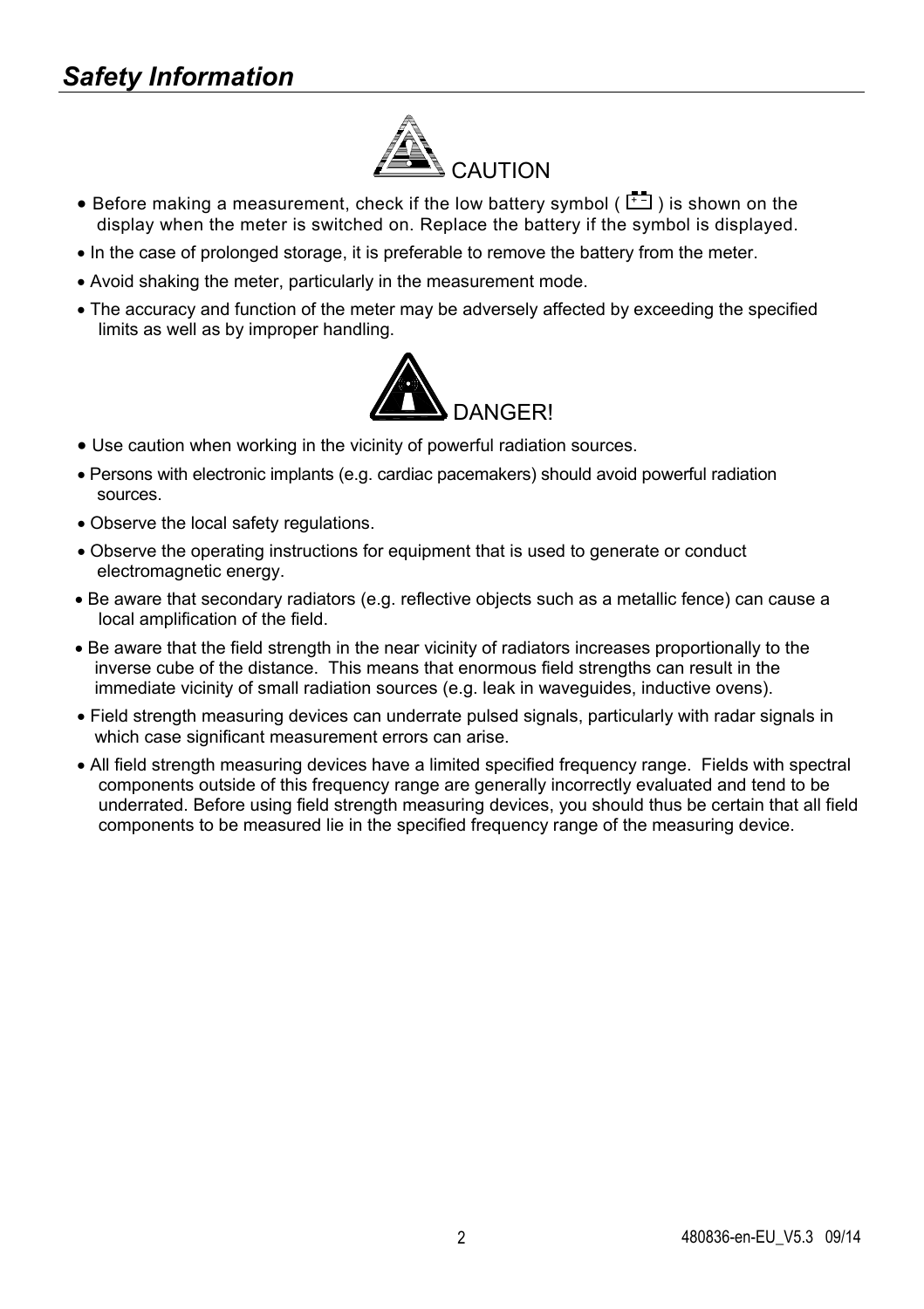# **Fundamentals**

# **Electromagnetic Radiation**

This meter is used to indicate radiated electromagnetic fields. Wherever there is a voltage or a current, electric (E) and magnetic (H) fields arise. Examples include the electromagnetic fields from radio broadcasting and TV transmitters.

### **Electric Field Strength**

This is a field vector quantity that represents the force (F) on an infinitesimal unit positive test charge (q) at a point divided by that charge. Electric field strength is expressed in units of volts per meter (V/m).

Use the units of electric field strength for measurements in the following situations:

- In the near-field area of the source
- Where the nature of the electromagnetic field is unknown

# **Magnetic field strength (H) :**

This is a field vector that is equal to the magnetic flux density divided by the permeability of the medium. Magnetic field strength is expressed in units of amperes per meter (A/m).

# **Power density (S) :**

Power per unit area in the direction of propagation, usually expressed in units of watts per square meter (W/m2) or, for convenience, units such as milliwatts per square centimeter (mW/cm2).

# **The characteristic of electromagnetic fields :**

Electromagnetic fields propagate as waves and travel at the speed of light (c). The wavelength is proportional to the frequency.

# **<sup>λ</sup>(wavelength) = c (speed of light) f (frequency)**

Near-field is assumed if the distance to the field source is less than three wavelengths. For far-fields, the distance is more than three wavelengths. In the near-field, the ratio of electric field strength (E) and magnetic field strength (H) is not constant, so measure each separately. In the far-field, however, it is enough to just measure one field quantity, and compute the other accordingly.

# **Application**

- $\Box$  High frequency (RF) electromagnetic wave field strength measurement
- $\Box$  Mobile phone base station antenna radiation power density measurement
- Wireless communication applications (CW, TDMA, GSM, DECT)
- $\Box$  RF power measurement for transmitters
- Wireless LAN (Wi-Fi) detection, installation
- $\square$  Spy camera, wireless bug finder
- □ Cellular/Cordless phone radiation safety level
- □ Microwave oven leakage detection
- □ Personal, environmental EMF safety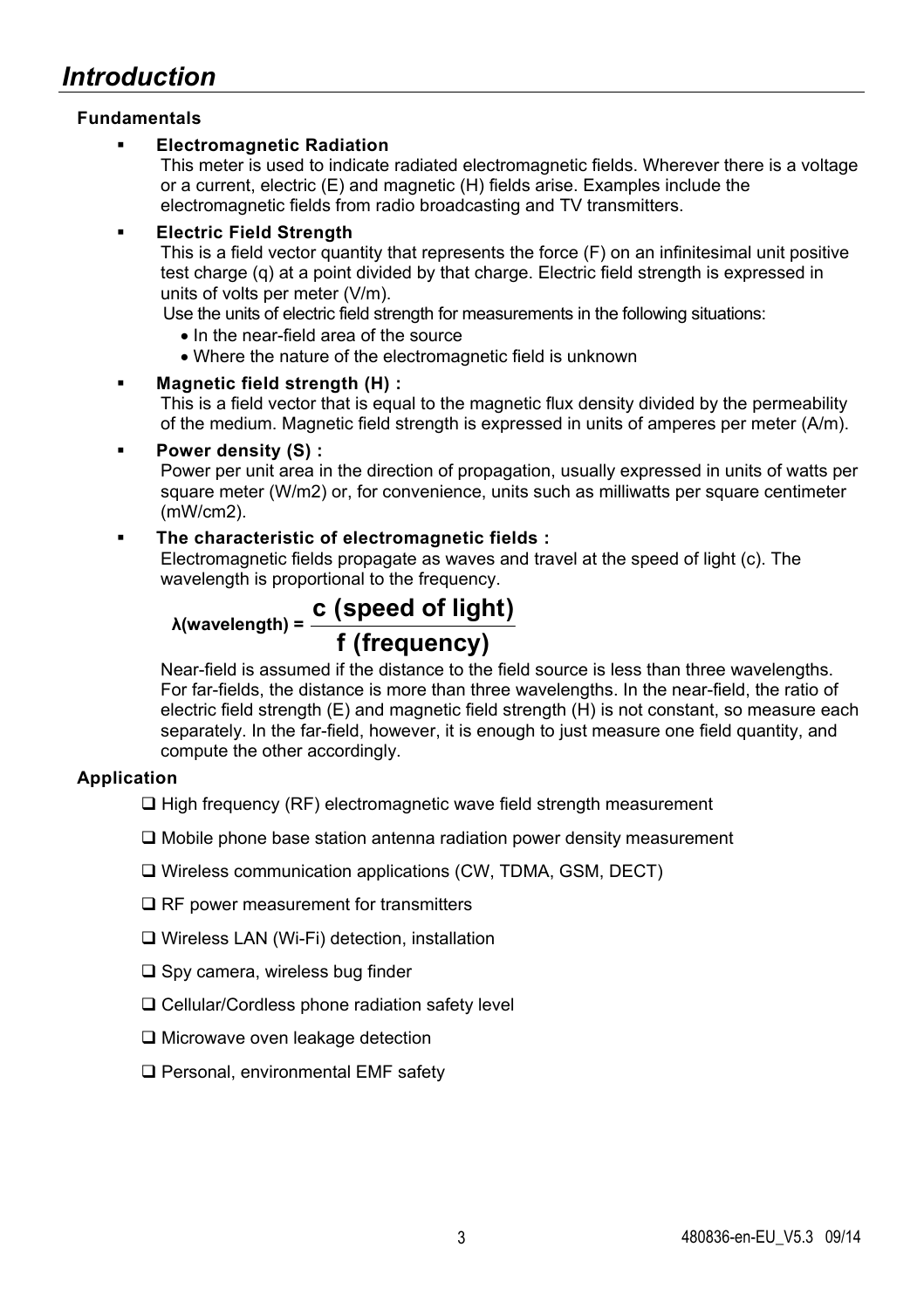#### **Features**

This meter is a broadband device for monitoring high-frequency radiation in the specific ranges of 900MHz, 1800MHz, and 2.7GHz. Other measurements can be made, for reference purposes only, using the entire range of 50MHz to 3.5GHz. The non-directional electric field and high sensitivity also allow measurements of electric field strength in TEM cells and absorber rooms.

The unit of measurement and the measurement types are expressed in units of electrical and magnetic field strength and power density.

At high frequencies, the power density is of particular significance. It provides a measure of the power absorbed by a person exposed to the field. This power level must be kept as low as possible at high frequencies. The meter can be set to display the instantaneous value, the maximum value measured or the average value. Instantaneous and maximum value measurements are useful for orientation, e.g. when first entering an exposed area.

Measurements in the specific frequency ranges of 900MHz, 1800MHz, and 2.7GHz

□ For isotropic measurements of electromagnetic fields

Non-directional (isotropic) measurement with three-channel measurement sensor

 $\Box$  High dynamic range due to three-channel digital processing

□ Configurable alarm threshold and memory function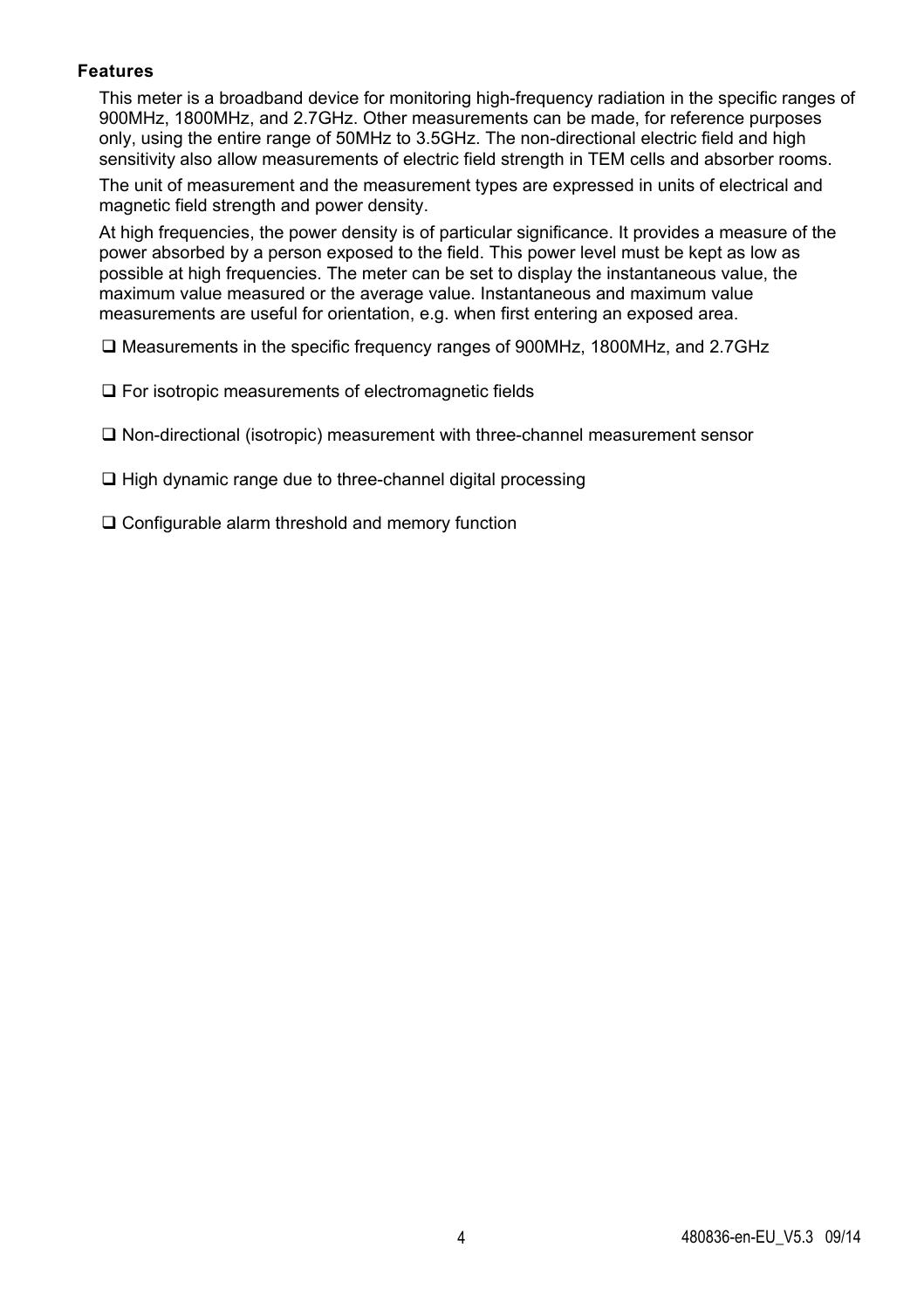# **Front Panel Description**

- (1). **E-field sensor.**
- (2). **LCD display.**
- (3). **MAX/AVG/ key** :
	- $<sup>①</sup>$  Press this key to scroll through the following:</sup> "Instantaneous" $\rightarrow$  "Max. instantaneous"  $\rightarrow$  "Average"  $\rightarrow$ "Max. average".
	- 2 In the read mode, press this key to exit.
	- **In the alarm setting mode, press this key to store the setting** value.
	- Press and hold this key while turning the meter on to disable the audible sound. The " $\cdot \cdot \cdot$  " symbol will disappear.

# (4). **MODE/ALARM key** :

- $\odot$  Press this key to change the sensor axis: "XYZ axis"  $\rightarrow$  "X  $axis" \rightarrow "Y axis" \rightarrow "Z axis".$
- Press and hold this key while turning the meter on to switch the device to the alarm setting mode.
- Press this key for 2 seconds to switch the alarm function on or off.

#### (5). **UNIT/ key**:

- $\odot$  Press this key to change the units: "mV/m or V/m"  $\rightarrow$  " $\mu$ A/m or mA/m"  $\rightarrow$  " $\mu$ W/m<sup>2</sup> or mW/m<sup>2</sup> or W/m<sup>2</sup> "  $\rightarrow$  " $\mu$ W/cm<sup>2</sup> or mW/cm<sup>2</sup> "
- Press this key for 2 seconds to turn the backlight on. The backlight turns off automatically in 15 seconds later.
- Press and hold this key and turn on the meter again to disable the backlight auto off function.
- (6).  $\Phi$  key: Press this key to turn the meter on or off.

#### (7). **MEM/**▲ **key**:

- $O$  Press this key momentarily to store one data set to memory.
- Press and hold this key while turning the meter ON to enter the manual clear recorded data mode.
- In the manual data reading mode, press this key to read the **next** stored data.
- In the alarm setting mode, press this key to **increase** the setting value.

#### (8). **READ**/▼ **key**:

- Press this key to switch to the manual data reading mode.
- Press and hold this key while turning the meter on to disable the auto power off function.
- In the manual data reading mode, press this key to read the **previous** stored data.
- In the alarm setting mode, press this key to **decrease** the setting value.

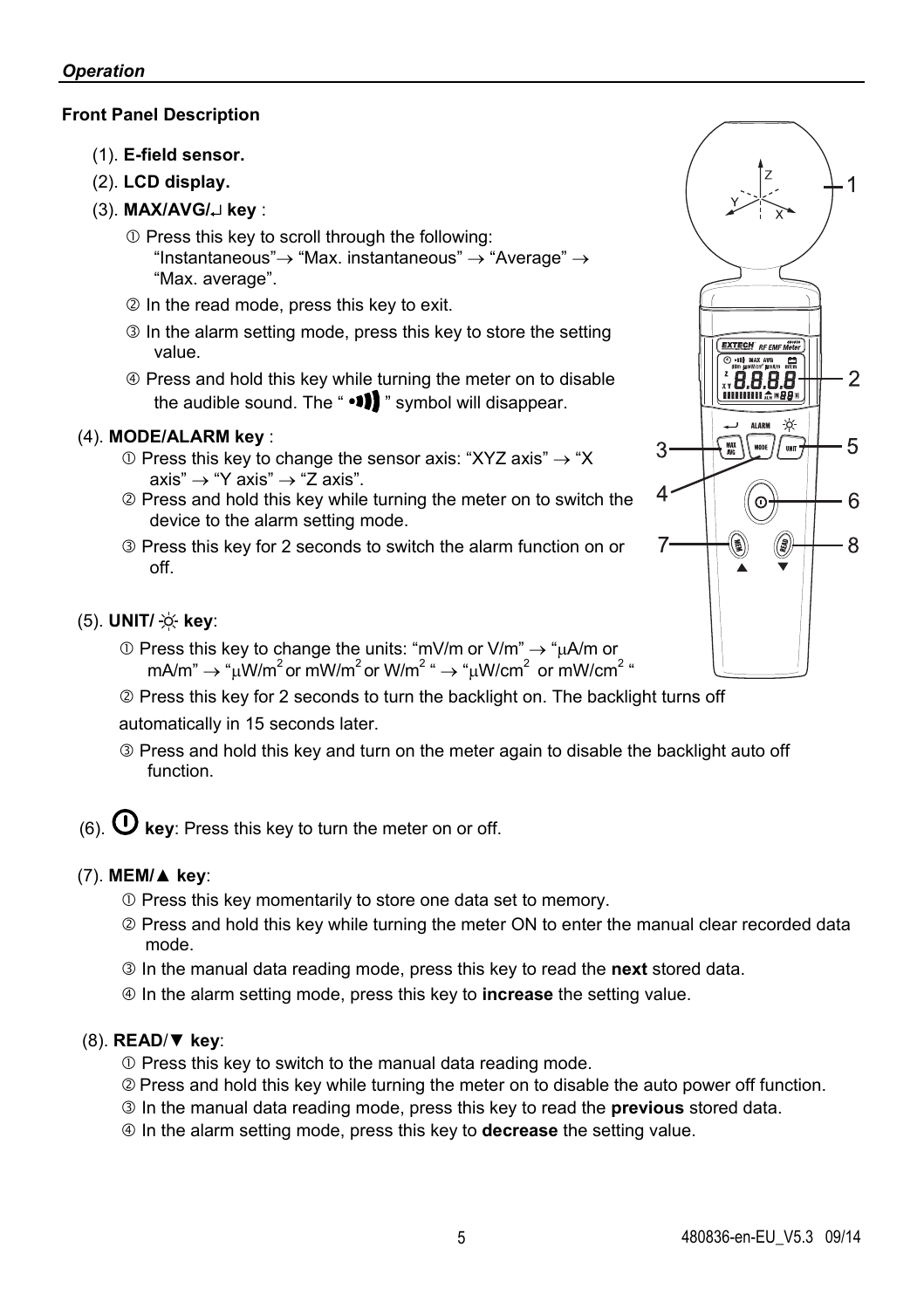#### *LCD display description*



- (1)  $\mathbf{0}$  · Auto power off function on / off.
- $(2)$ .  $\bullet$  **11** : Audible sound function on / off.
- (3). **MAX**: Maximum measured value displayed. **MAX AVG**: Maximum average value displayed.
- (4). **AVG**: Average measured value displayed.
- (5).  $\lfloor + \frac{1}{2} \rfloor$ : Low battery indication.
- (6). **Units** : mV/m and V/m : Electric field strength.

A/m and mA/m : Magnetic field strength.  $\mu$ W/m<sup>2</sup>, mW/m<sup>2</sup>, W/m<sup>2</sup>,  $\mu$ W/cm<sup>2</sup> and mW/cm<sup>2</sup>: Power density

- **HHHH**: Measured value displayed as per selected mode and selected units.
- $(8)$ .  $\boxed{R}$  : Manual data memory mode indication.
- : Manual data memory address number (1~99).

: The manual data memory clear mode.

- $(10)$ .  $\boxed{\text{M}}$  : Stored measured value to memory indication.
- (11). **ALM**: Alarm function on / off or alarm setting indication.
- (12). **▲**: Displays when the alarm function is on and the instantaneous measured value exceeds the limit value indication.
- (13).  $\blacksquare$   $\blacksquare$  Analog bargraph of each axis (X, Y or Z) measured dynamic range indication for observing trends.
- (14). **X**: X axis measured value displayed.
- (15). **Y**: Y axis measured value displayed.
- (16). **Z**: Z axis measured value displayed.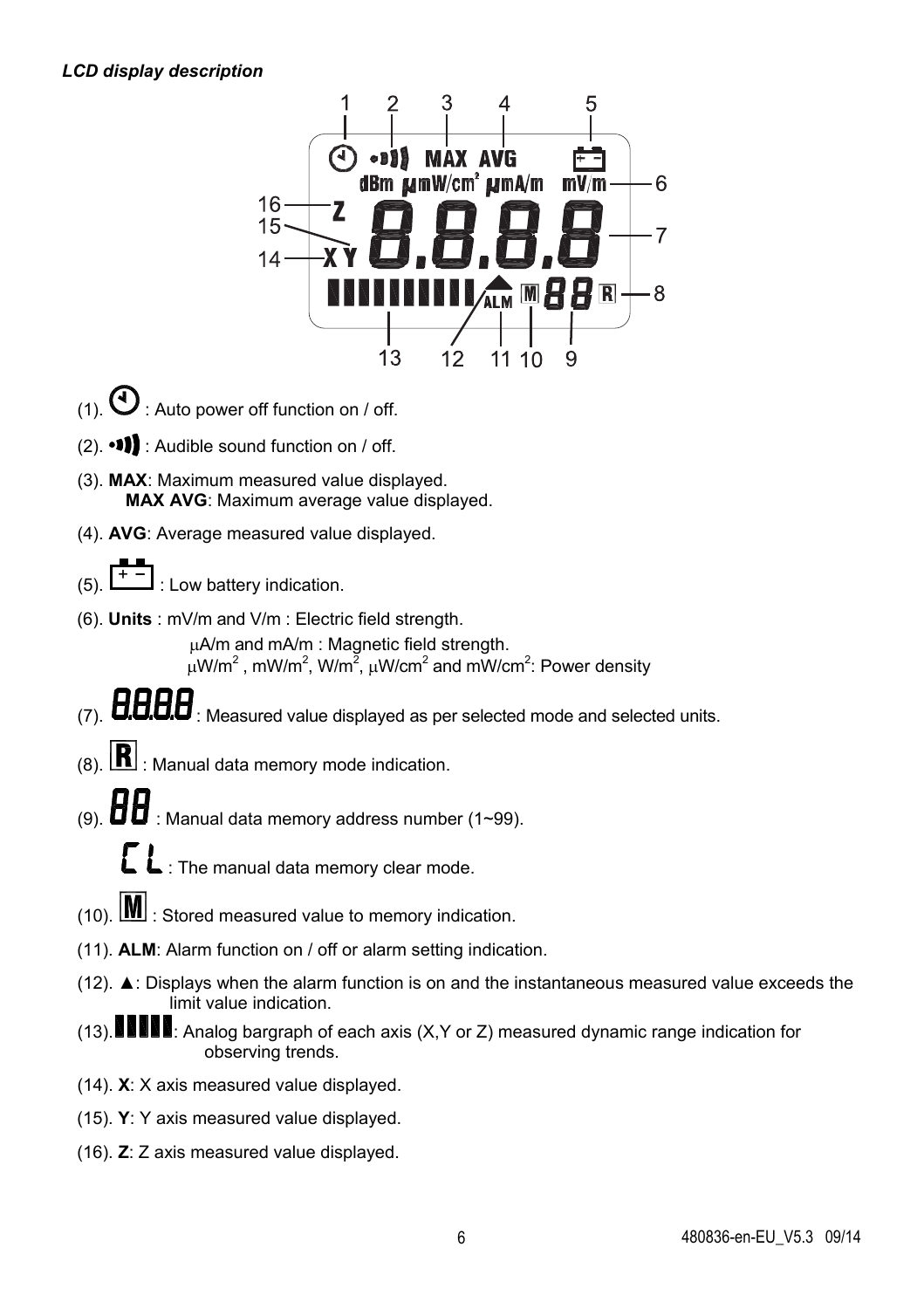#### *Using E-field sensor*

The 3-channel sensor is located at the top of the meter. The three voltages generated by the sensor are fed back to the meter. In far-fields, an E-field sensor is preferable due to the greater bandwidth. The E-field sensor frequency ranges from **50MHz to 3.5GHz** (calibration accuracy only supports measurements in the 900MHz, 1800MHz, and 2.7GHz ranges, other measurements made in the 50MHz to 3.5GHz range are for reference purposes only).

The meter is a small portable instrument that measures the electric field in the atmosphere of the sensor's surroundings. The measurement of the field is done by moving the aerial of the sensor in the desired measured environment.

A direct wide band measurement is obtained of the field that the measurement sensor is subjected to. To find the value of the field emitted by a source of interference, simply point the aerial towards it and get as close as possible (the value of the field is inversely proportional to the distance of the sensor/emission source). The operator must take care not to be between the source of disturbance and the zone to be checked. The human body shields electromagnetic fields. The E-field sensor is isotropic; it does not require special handling. It measures the field according to 3 axes without the aerial having to be moved in the 3 planes. Simply point it at the target to make the measurement.

#### *Explanatory notes*

#### **Units of measurement**

The meter measures the electrical component of the field; the default units are those of electrical field strength (mV/m, V/m). The meter converts the measurement values to the other units of measurement, i.e. the corresponding magnetic field strength units  $(\mu A/m, mA/m)$  and power density units (µW/m<sup>2</sup>, mW/m<sup>2</sup>, W/m<sup>2</sup>, µW/cm<sup>2</sup> or mW/cm<sup>2</sup>) using the standard far-field formulate for electromagnetic radiation.

The conversion is invalid for near-field measurements, as there is no generally valid relationship between electrical and magnetic field strength in this situation. Always use the default units of the sensor when making near-field measurements.

#### **Result modes**

The bar graph display always shows each axis  $(X, Y, \sigma Z)$  the instantaneous measured dynamic range value. The digit display shows the measurement according to one of four selectable modes:

- **Instantaneous**: The display shows the last value measured by the sensor, no symbol is displayed.(RMS Value)
- **Maximum instantaneous (MAX)**: The digital display shows the highest instantaneous value measured, the "MAX" symbol is displayed. (PEAK Value)
- **Average (AVG):** The digital display shows the average value measured, the "AVG" symbol is displayed. (RMS Value)
- **Maximum average (MAX AVG)**: The digital display shows the highest average value measured, the "MAX AVG" symbol is displayed. (PEAK Value) Field strength

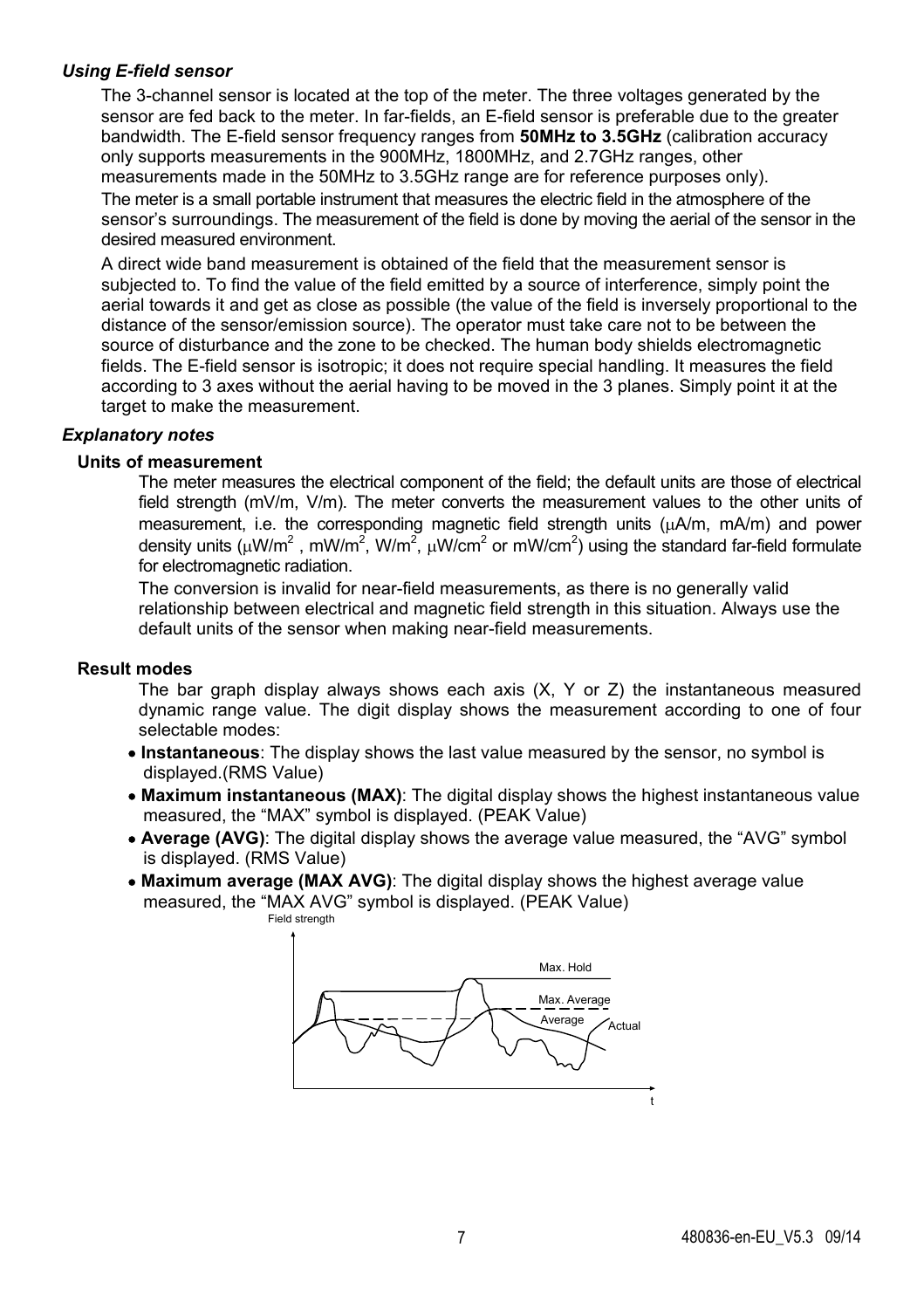#### **Alarm limit value (ALM)**

The alarm limit value is used to monitor the display value and control the alarm indication function. The alarm limit value can be edited in the displayed V/m unit; the smallest value that can be set is 0.05V/m.

**NOTE:** Alarm limit function can only be used for the total three axial measurement value.

#### **Calibration Factor (CAL)**

The calibration factor "CAL" corrects for variances in the frequency response of the field sensor. When a known RF calibration source is not available for precise calibration, a calibration factor of 1.00 is sufficient for most applications.

# **E-Field typically calibration data:**

| Frequency | CAL  |
|-----------|------|
| 50MHz     | 3.16 |
| 100MHz    | 2.46 |
| 200MHz    | 2.01 |
| 300MHz    | 1.91 |
| 433MHz    | 0.55 |
| 500MHz    | 0.37 |
| 600MHz    | 2.41 |
| 700MHz    | 4.63 |
| 800MHz    | 4.21 |
| 900MHz    | 4.47 |
| 1GHz      | 2.80 |
| 1.2GHz    | 1.38 |
| 1.4GHz    | 3.26 |
| $1.6$ GHz | 1.25 |
| 1.8GHz    | 1.87 |
| 2GHz      | 1.67 |
| 2.2GHz    | 1.95 |
| 2.45GHz   | 1.93 |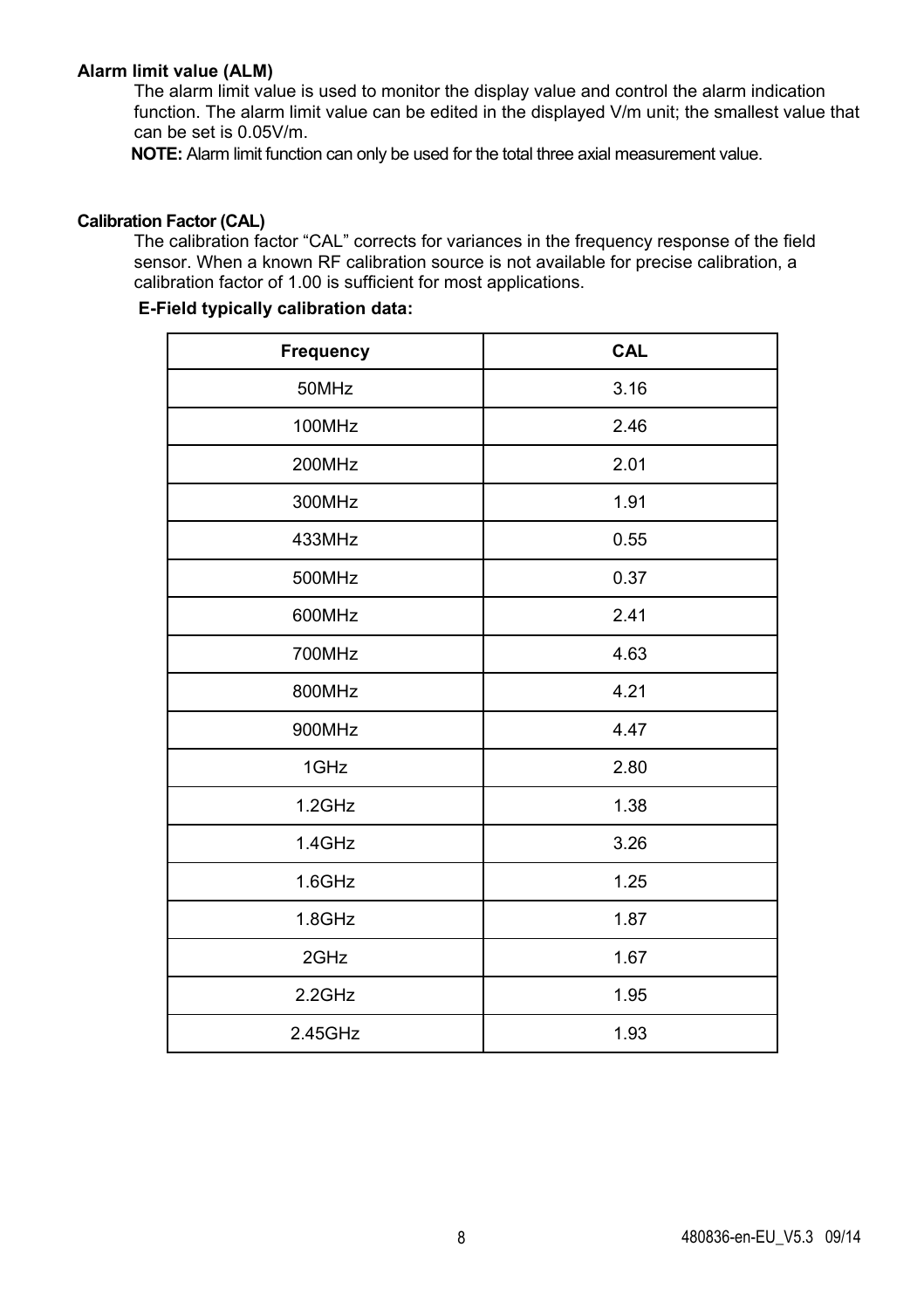#### *Setting the meter*

# **Setting the units of measurement**

**Use the UNIT key as follows.** 



- (a). Electric field strength (V/m).
- (b). Computed magnetic field strength (mA/m).
- $(c)$ . Computed power density  $(mW/m<sup>2</sup>)$ .
- (d). Computed power density  $(\mu W/cm^2)$ .

# **Setting the result mode**

Instantaneous result mode is automatically set when the meter is turned on. **With the MAX/AVG key as followings:** 

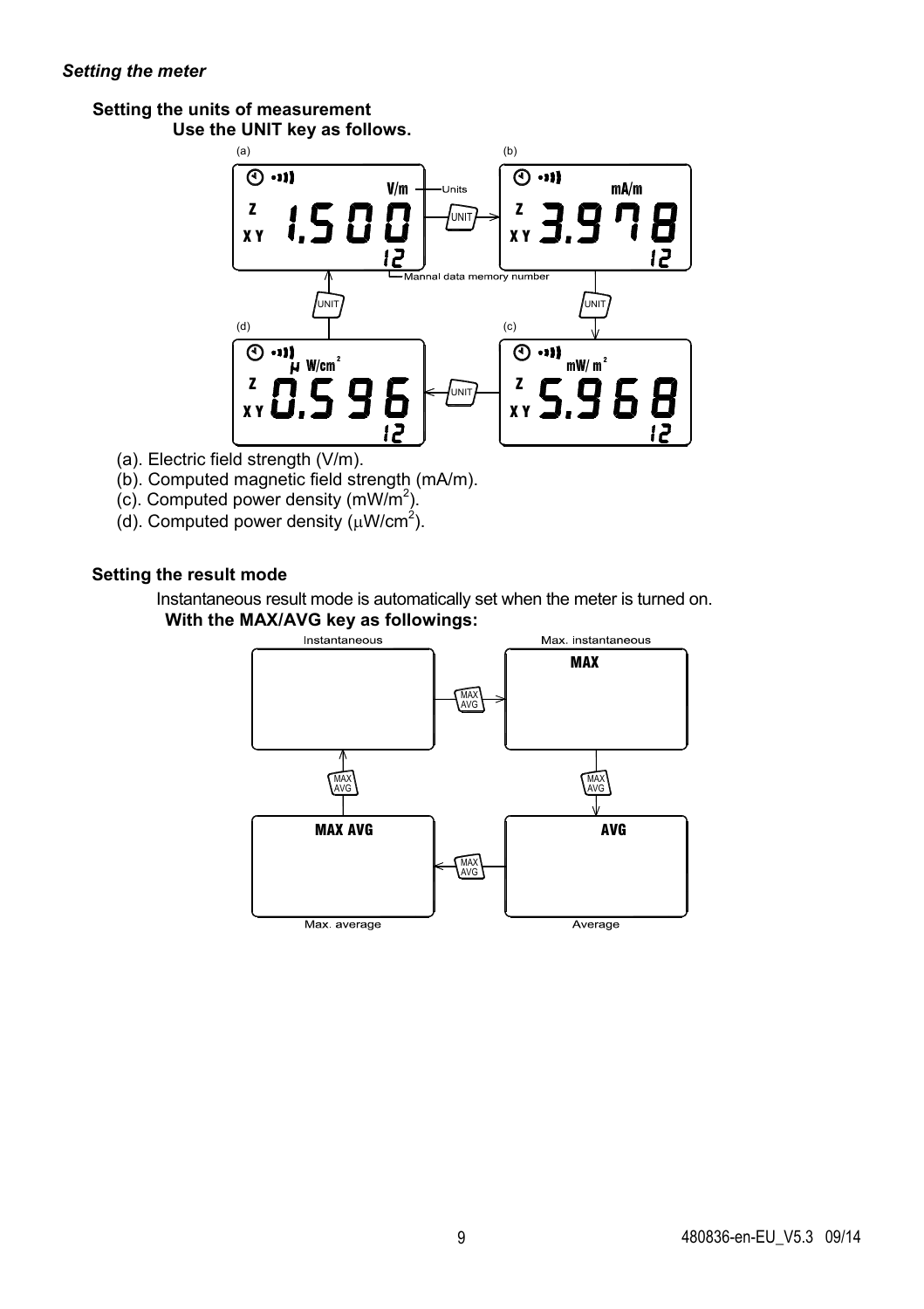

- 1. Press  $\Phi$  key to turn off the meter.
- 2. Press and hold the **MODE** key, then press  $\overline{O}$  key to turn on the meter, the display then shows "ALM" and "**▲**" (The Alarm setting mode). The four flashing digits can now be changed.
- 3. Press ▼ or ▼ key to increase or decrease the value.
- 4. Press  $\downarrow$  key to store the new setting value and exit.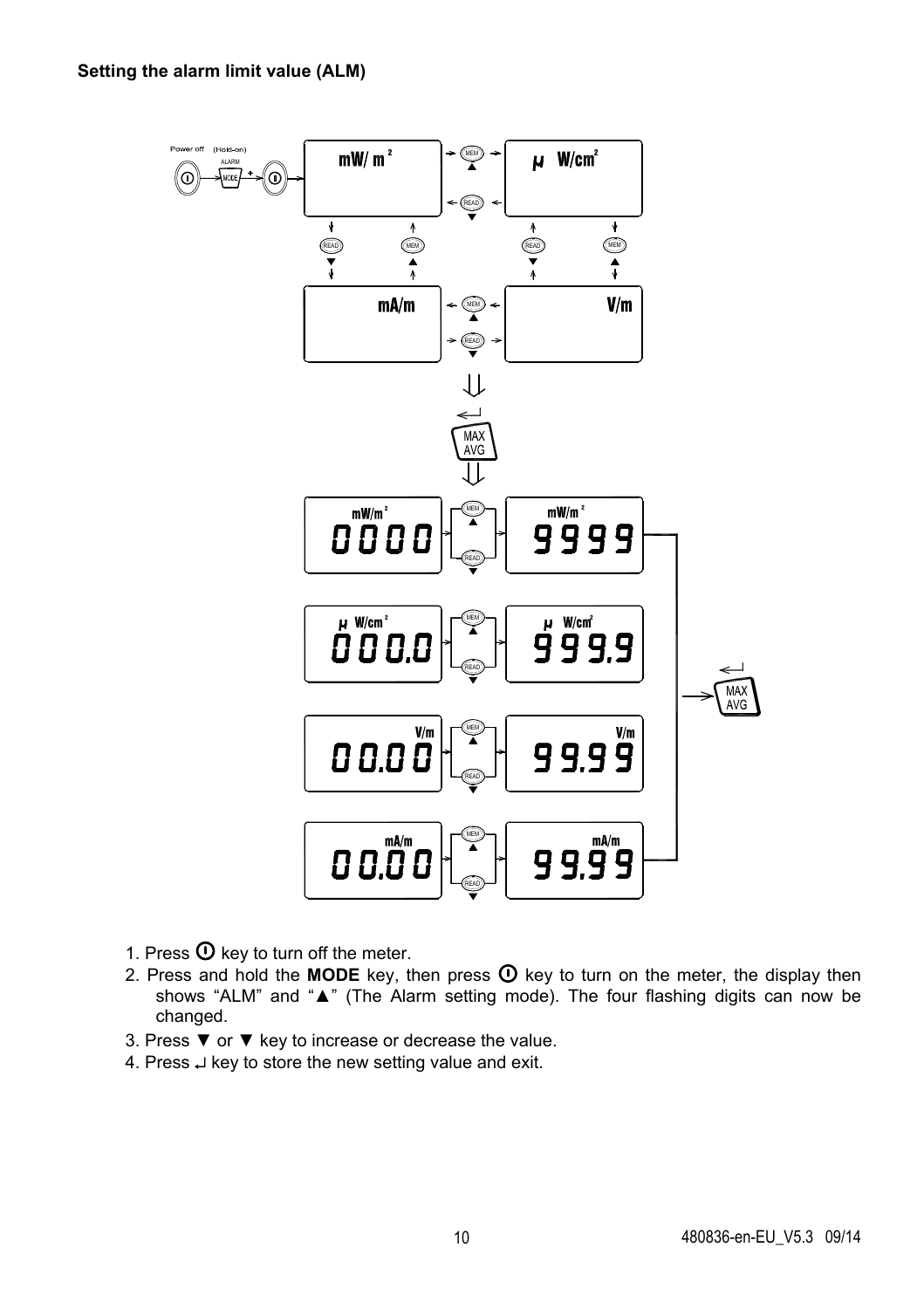#### **Switching the alarm function on or off**



- 1. Press **ALARM** key for 2 seconds to switch the alarm function on or off. The "ALM" and " " symbols in the display indicates that the alarm function is on.
- 2. When the alarm function is on, the display will show "**▲**" if the instantaneous measured value exceed the limit value.

#### **Setting the audible sound function off**



When the meter is normally turned on, the audible sound function is on.

- 1. Press  $\mathbf 0$  key to turn off the meter.
- 2. Press and hold **MAX/AVG** key and turn on the meter again to disable the audible sound, the " " symbol will disappear from the display.

#### **Setting the auto power off function off**



When the meter is normally turned on, the auto power off function is on.

- 1. Press  $\Phi$  key to turn off the meter.
- 2. Press and hold **READ** key and turn on the meter again to disable the auto power off function; the " $\mathbf{0}$ " symbol will disappear from the display.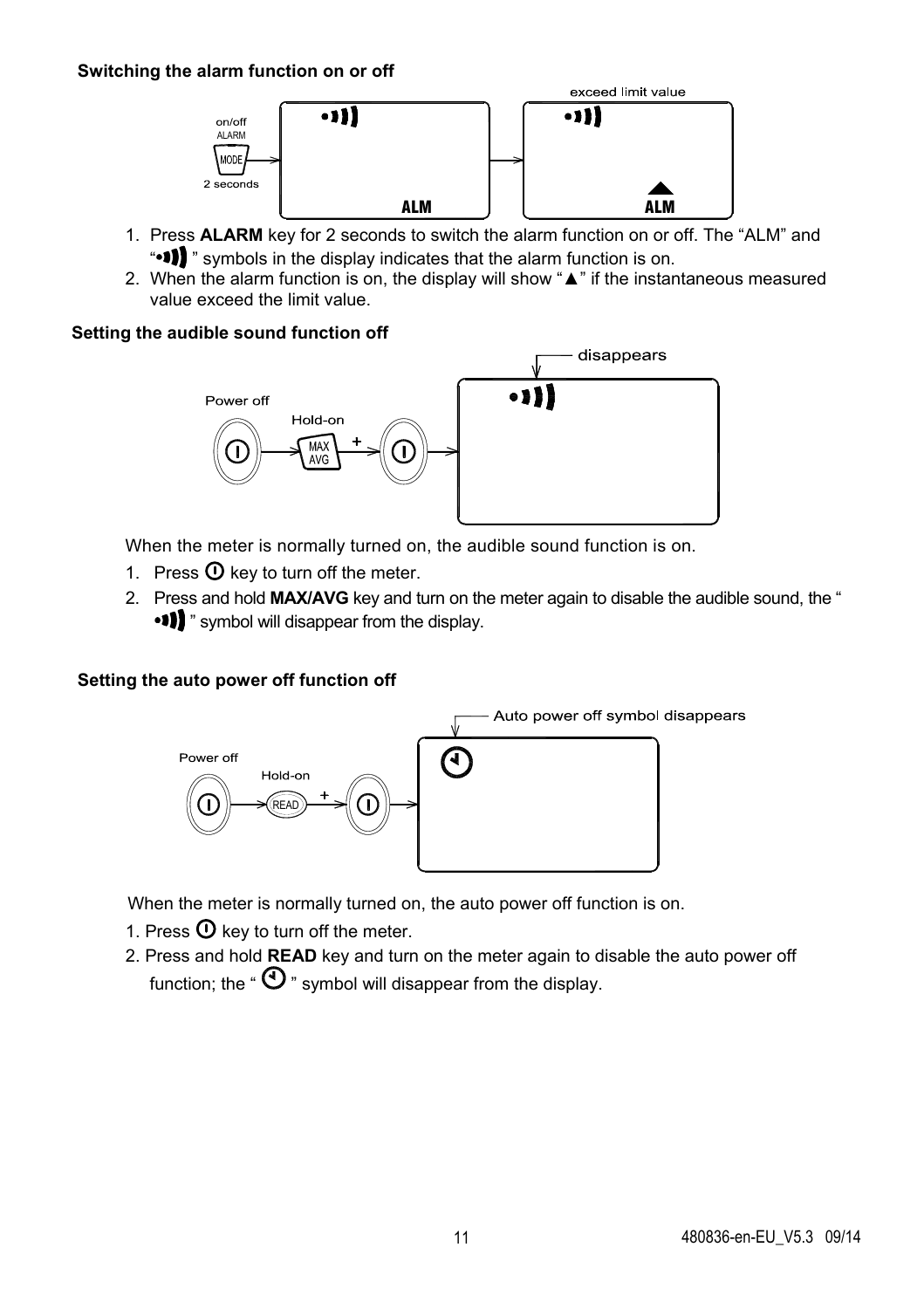#### **Setting the backlight auto off function off**



- 1. Press  $\Phi$  key to turn off the meter.
- 2. Press and hold  $\div$  key and turn on the meter again to disable the backlight auto off function.

#### **Setting the calibration factor (CAL)**



#### *Making measurements*

#### **Important:**

If the sensor is moved quickly, excessive field strength values will be displayed which do not reflect the actual field conditions. This effect is caused by electrostatic charges.

#### **Recommendation:**

Hold the meter steady during the measurement.

#### **Short-term measurements**

#### **Application:**

Use either the "Instantaneous" or the "Max. Instantaneous" mode if the characteristics and orientation of the field are unknown when entering an area exposed to electromagnetic radiation.

#### **Procedure**

- 1. Hold the meter at arm's length.
- 2. Make several measurements at various locations around the work place or the interested areas as described above. This is particularly important if the field conditions are unknown.
- 3. Pay special attention to measuring the neighboring vicinity for possible radiation sources. Apart from active sources, those components connected to a source may also act as radiators. For example, the cables used in diathermy equipment may also radiate electromagnetic energy. Note that metallic objects within the field may locally concentrate or amplify the field from a distant source.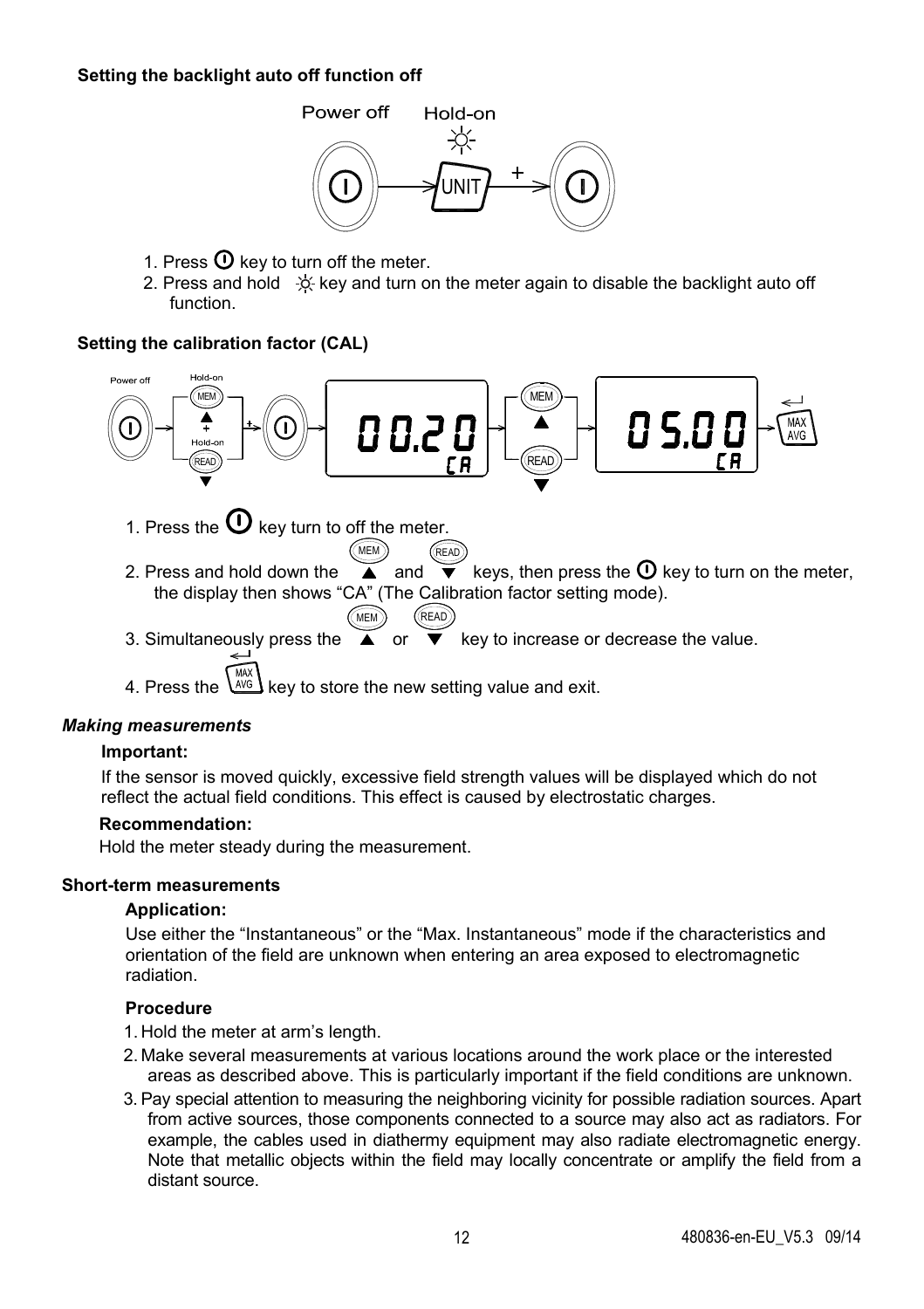#### **Long-term exposure measurements**

# **Location:**

Place the meter between yourself and the suspected source of radiation. Make measurements at those points where parts of your body are nearest to the source of radiation.

**Note**: Use the "Average " or "Max average" modes only when the instantaneous measurement values are fluctuating greatly.

# **Alarm function**

Use this feature in the "Instantaneous", "Max. Instantaneous", "Average" or "Max. Average" modes.

When the instantaneous measured value exceeds the limit value, a sequence of warning beeps will sound.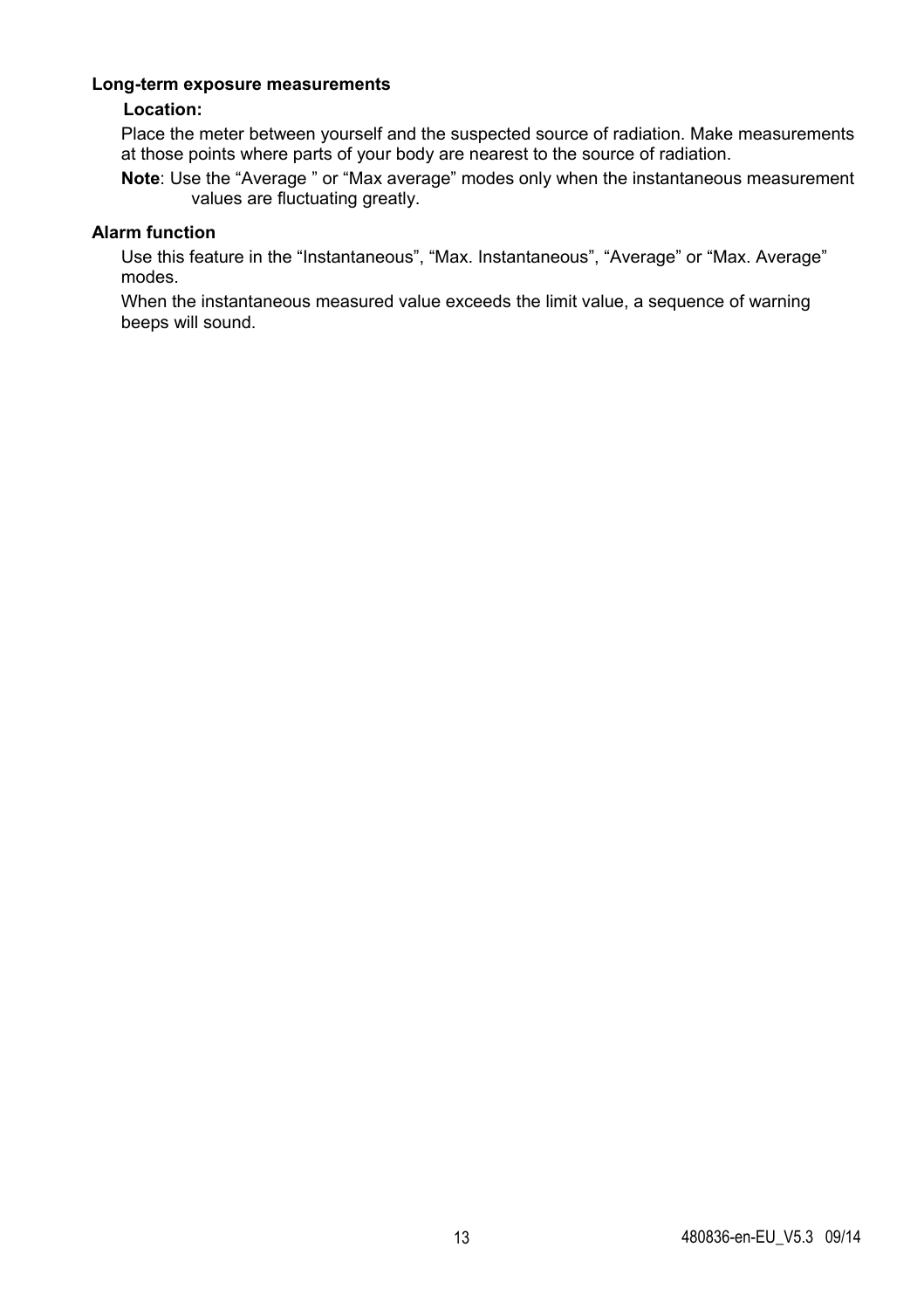# *Storing readings*

The meter includes a non-volatile data memory that can store a maximum of 99 measured values.

### **Storing individual measured values**



The current memory location number appears in the lower right small display.

Once you press the **MEM** key, it will store a displayed value and increment the memory location by one. Each flash of the " $M$ " symbol display indicates one reading has been stored. When the memory location number shows "99", to indicate the manual data memory is full, the use must clear the entire contents of the data memory before storing new values.

# **Reading individual measured values**



- 1. Press **READ** key, the display shows  $\mathbb{R}$  "(reading mode).
- 2. Press ▼ or ▲ key to select the desired memory location.
- 3. Press **UNIT** key to select the desired reading units.
- 4. Press **MODE** key to select the desired sensor axis reading.
- 5. Press **MAX** key to exit.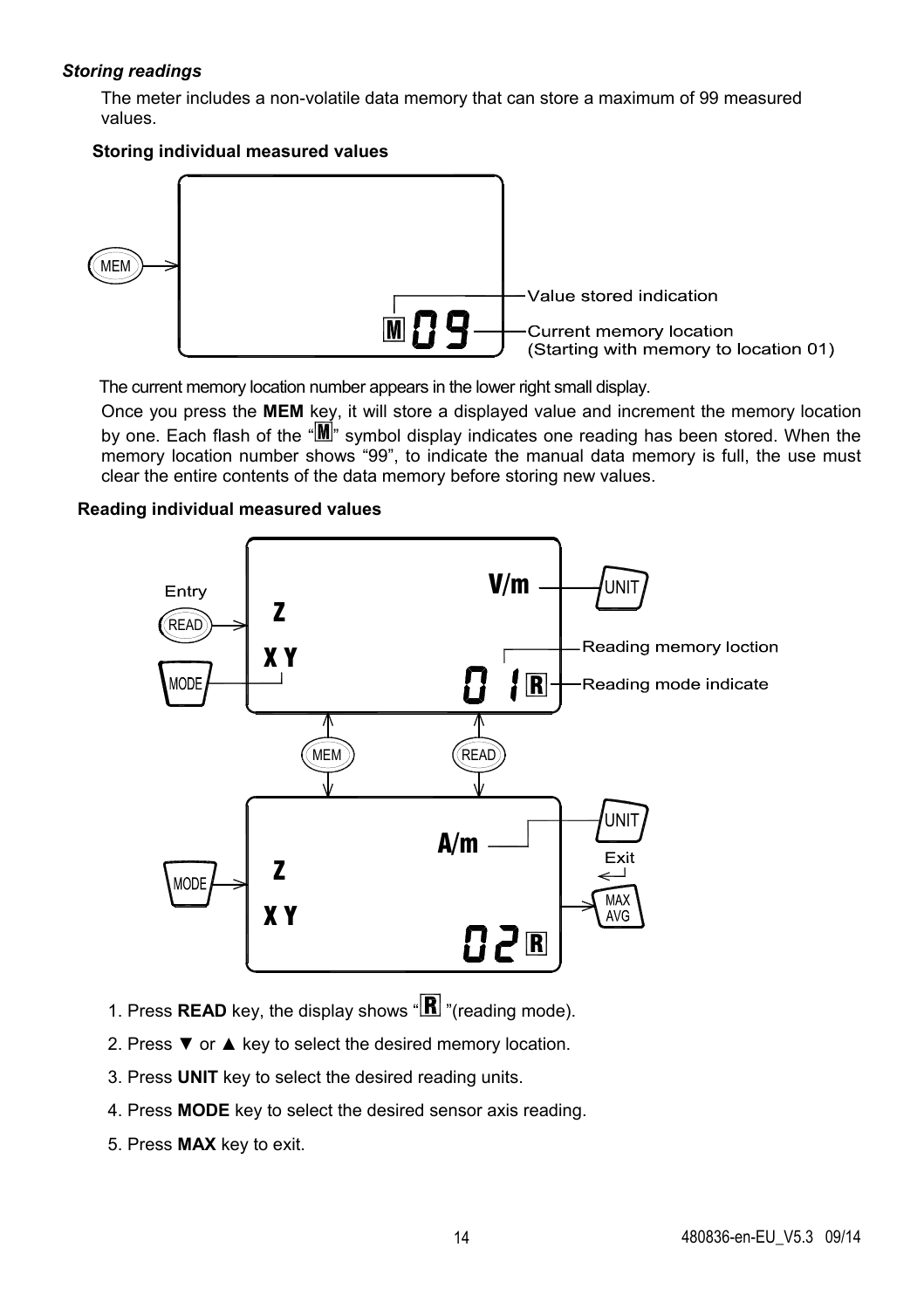# **Deleting stored values**

Once the memory is full, the entire contents of the memory can be cleared.



1. Press  $\Phi$  to turn off the meter.

2. Press and hold **MEM** and turn on the meter again; the display will shows:



- 3. Press  $\blacktriangledown$  to select "  $\blacktriangleright$   $\blacktriangleright$   $\blacktriangleright$   $\blacktriangleright$   $\blacktriangleright$  .
- 4. Press ▲ to clear memory.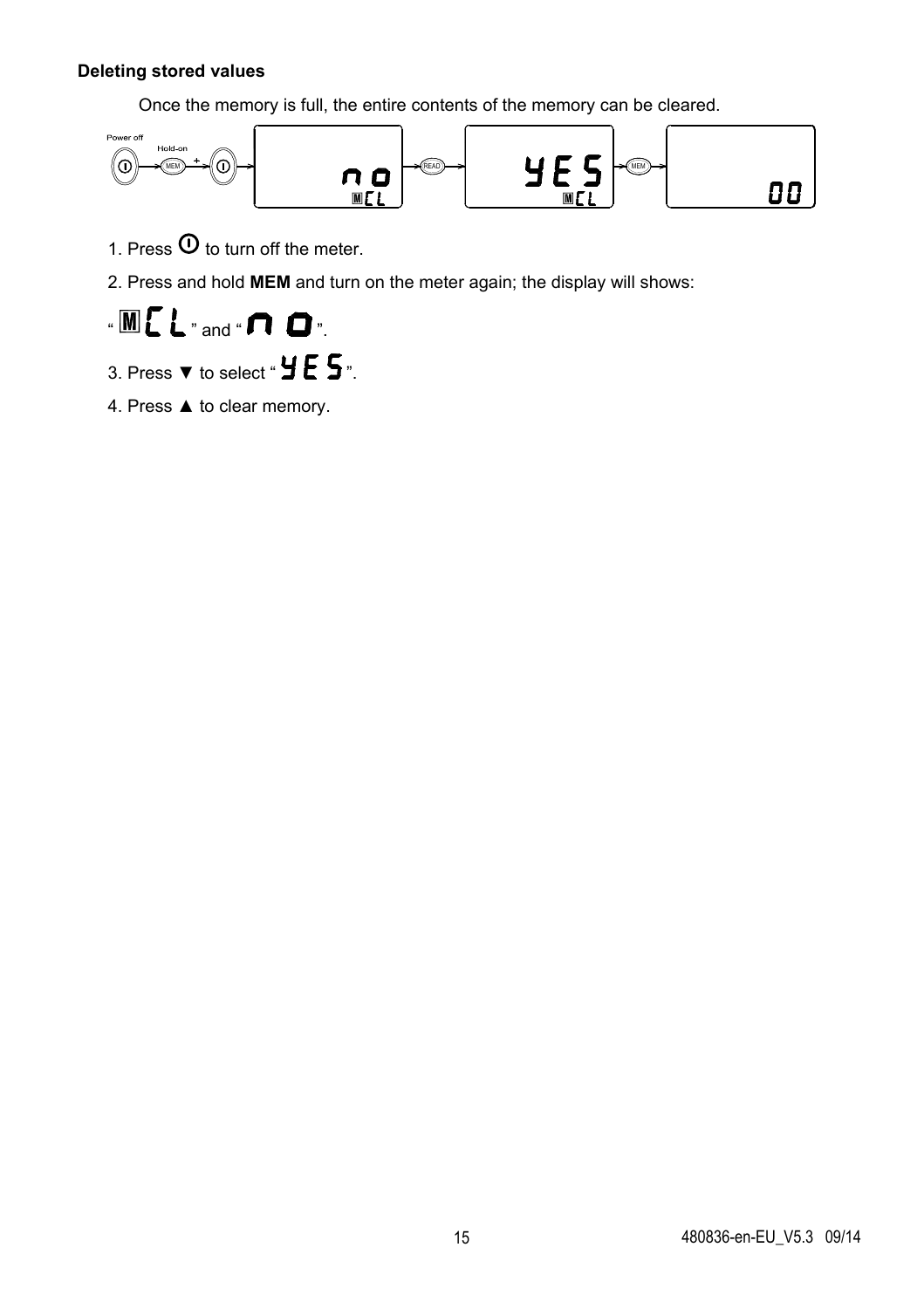# *Specifications*

# *General Specifications*

- **Measurement method**: Digital, triaxial measurement.
- **Directional characteristic**: Isotropic, triaxial.
- **Measurement ranges**: One continuous range
- Display resolution:  $0.1$ mV/m,  $0.1 \mu$ A/m,  $0.1 \mu$ W/m<sup>2</sup>,  $0.001 \mu$ W/cm<sup>2</sup>
- **Setting time**: Typically 1s (0 to 90% of measurement value).
- **Display refresh rate**: Typically 0.5 seconds
- **Display type**: 4-digit Liquid-crystal display (LCD)
- **Audible alarm**: Buzzer.
- $\bullet$  Units: mV/m, V/m,  $\mu$ A/m, mA/m,  $\mu$ W/m<sup>2</sup>, mW/m<sup>2</sup>, W/m<sup>2</sup>,  $\mu$ W/cm<sup>2,</sup> mW/cm<sup>2</sup>
- **Display value**: Instantaneous measured value, maximum value, or maximum average value.
- **Alarm function**: Adjustable threshold with ON/OFF.
- **Manual data memory and read storage**: 99 data sets.
- **Dry batteries**: 9V NEDA 1604/1604A
- Battery life: > 15 hours
- **Auto power off**: 15 minutes.
- **Operating temperature range**: 0°C to +50°C
- **Operating humidity range**: 25% to 75%RH
- **Storage temperature range**: -10°C to +60°C
- **Storage humidity range**: 0% to 80%RH
- $\bullet$  **Dimensions**: Approx.  $60(W) \times 60(T) \times 237(L)$ mm.
- **Weight (including battery)**: Approx. 200g
- **Accessories**: Instruction manual, battery, carrying case.